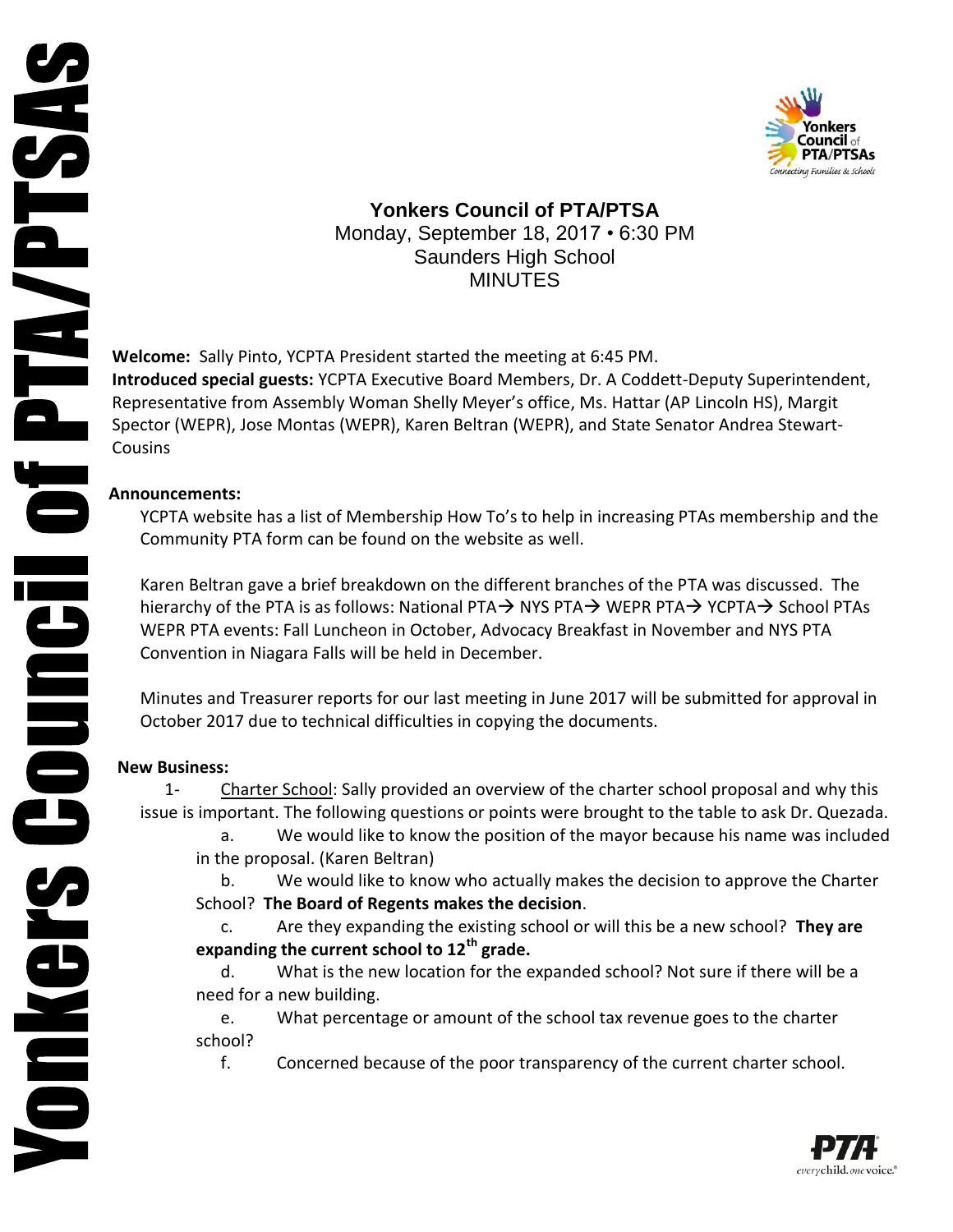

g. Have they ever trained Yonkers teachers in their methods, as this was one of the initial criteria for having the elementary charter school?

2- ADVOCACY EFFORTS: As a collective unit we must send e-mails, use social media outlets (Twitter, Facebook, Instagram), call and write letters.

3- Copy of the Agenda for the School of Instruction was handed out. Typo on the actual day of the week.

4- Sign-up forms were passed around for the various committees that are part of the YCPTA. Sally described each committee: Advocacy Committee, Audit Committee, Board of Education Committee, Audit/Finance Committee, Facilities Committee, Parent Advisory Title I Committee, Compliance Committee, Health Safety and Wellness Committee, Scholarship Fundraiser Dinner Committee, Citizen Scholarship Recipients Committee, Sport Scholarship Committee and By-Laws Committee.

5- Code of Conduct is being discussed at the Board of Education Meeting that is being held tomorrow. This code is more kid friendly and parent-students have responsibilities and rights.

6- Let's Chat with the Superintendent will start. The first one will be held on 10/04/17 at Enrico Fermi School. Members asked if at least one of these meetings could be held in the evening.

7- 2017-2018 Calendar was reviewed

State Senator Andrea Stewart-Cousins spoke about he experience with the PTA and concerns for advocating for our schools. She advised that we must come together with one unison message as the collective strong voices do make a difference.

## **Guest Speaker, Dr. Edwin Quezada,** Superintendent of Schools

Discussed opening of the school year, went without many problems. He thanked Sophia Wu for helping the main office during the first weeks of school in the registration department. 3,196 new families were registered during this new school year. 1200 Pre-K students are enrolled and 400 Pre-K students are on a waiting list. The Grant for the Pre-K program is supposed to go until 2020.

Commented on the Gear Up Conference where the Yonkers School district had the most representation of students. Robin Brumfield attended the conference as well.

Parents can now e-mail teachers via their board of education email account. If the teacher is using another application for communicating with parents, then that program should be used. This was a point that the YPS won in the negotiation process.

Open House schedules have begun.